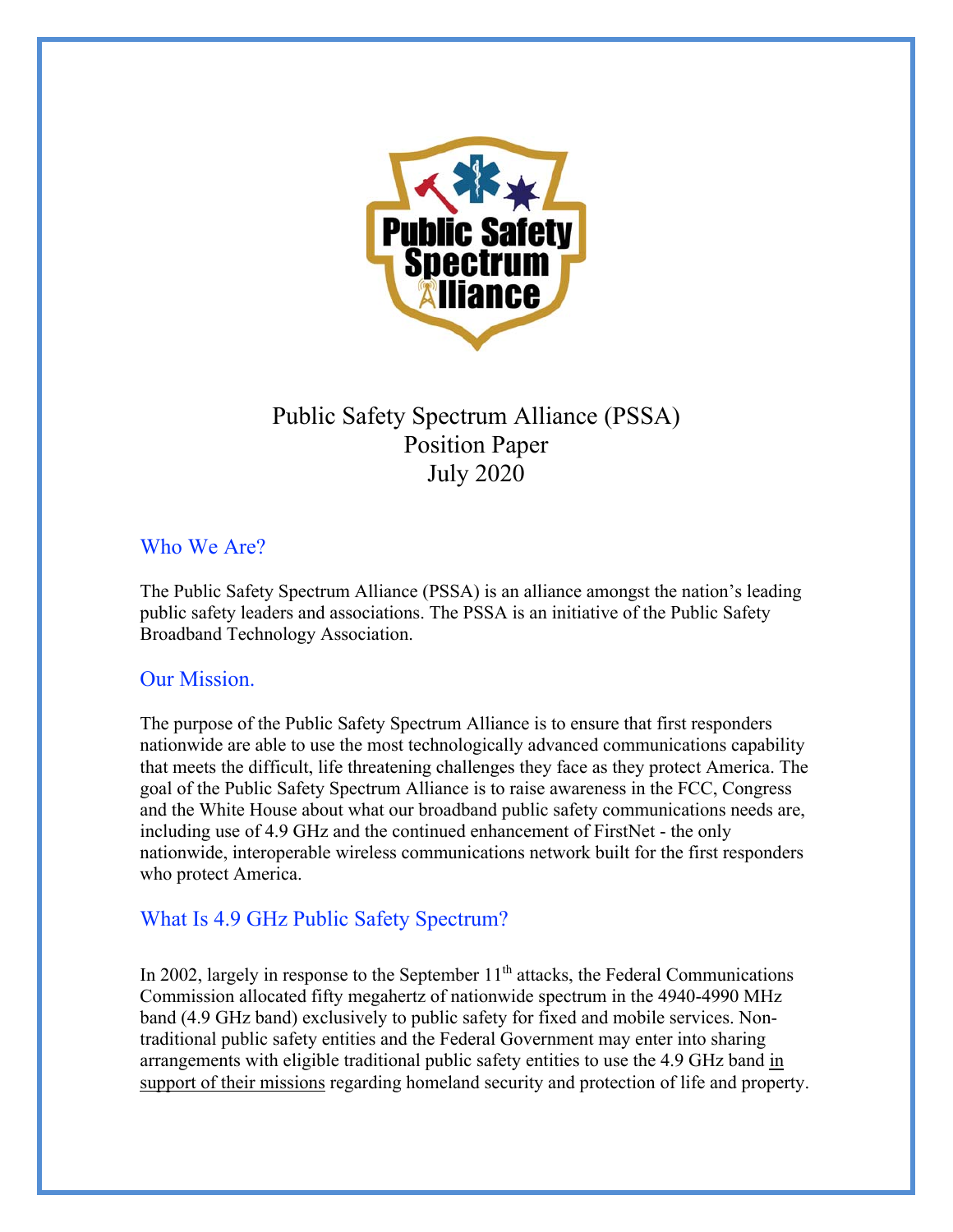# Why Is the 4.9 GHz Spectrum So Important to Public Safety?

Public safety is currently the license holder of 50 MHz of broadband-ready spectrum in the 4.9 GHz band. Since the successful deployment of FirstNet in 2018 the use of broadband spectrum has grown within public safety as first responders discover the reliability and capacity of FirstNet. By adding this nationwide spectrum to our network, the FirstNet Authority would ensure that public safety is able to meet its future spectrum needs. Further, FirstNet has made 5G investments a priority of their early reinvestment decisions, which this spectrum could substantially augment.

#### Why is Public Safety at risk of losing its 4.9 GHz Spectrum?

The FCC controls what happens with the 4.9 GHz public safety spectrum. In previous actions, the Commission allocated and designated 50 megahertz of nationwide spectrum in the 4.9 GHz band to public safety. Currently, the FCC has issued the Sixth Further Notice of Proposed Rulemaking ("FNPRM") to consider promoting additional activity in the 4.9 GHz band while striving to preserve the core public safety purpose of the band.

#### What is the Risk to Public Safety with this FCC Action?

The FCC is seeking comment on several alternatives for use of and investment in the 4.9 GHz band. Even though the FCC has stated their goal is to ensure that public safety continues to have priority in the band, it is looking to open up the band to additional uses while trying to safeguard public safety users from harmful interference.

While this goal appears reasonable, there is significant risk that this spectrum would be shared and diluted with usage that is incompatible with public safety. Certain shared uses could force the adoption of lower standards that are incompatible with today's public safety needs.

# What Are the Benefits of a Fully Operational Public Safety Broadband Network Using 4.9 GHz?

As public safety continues operationalizing their 4.9 GHz spectrum nationwide, it could leverage the prior investments made by FirstNet in our network toward 5G technologies. The added spectrum would also provide a logical path forward for the growing demand for spectrum and preserve public safety's ability to evolve as their need for digital communications mature. From an economic standpoint, an entire new market for low latency high bandwidth devices and applications will emerge, allowing for greater competition, innovation and entrepreneurship. We have seen this to be the case with the deployment of FirstNet with over 100 devices and over 100 unique applications currently available to first responders.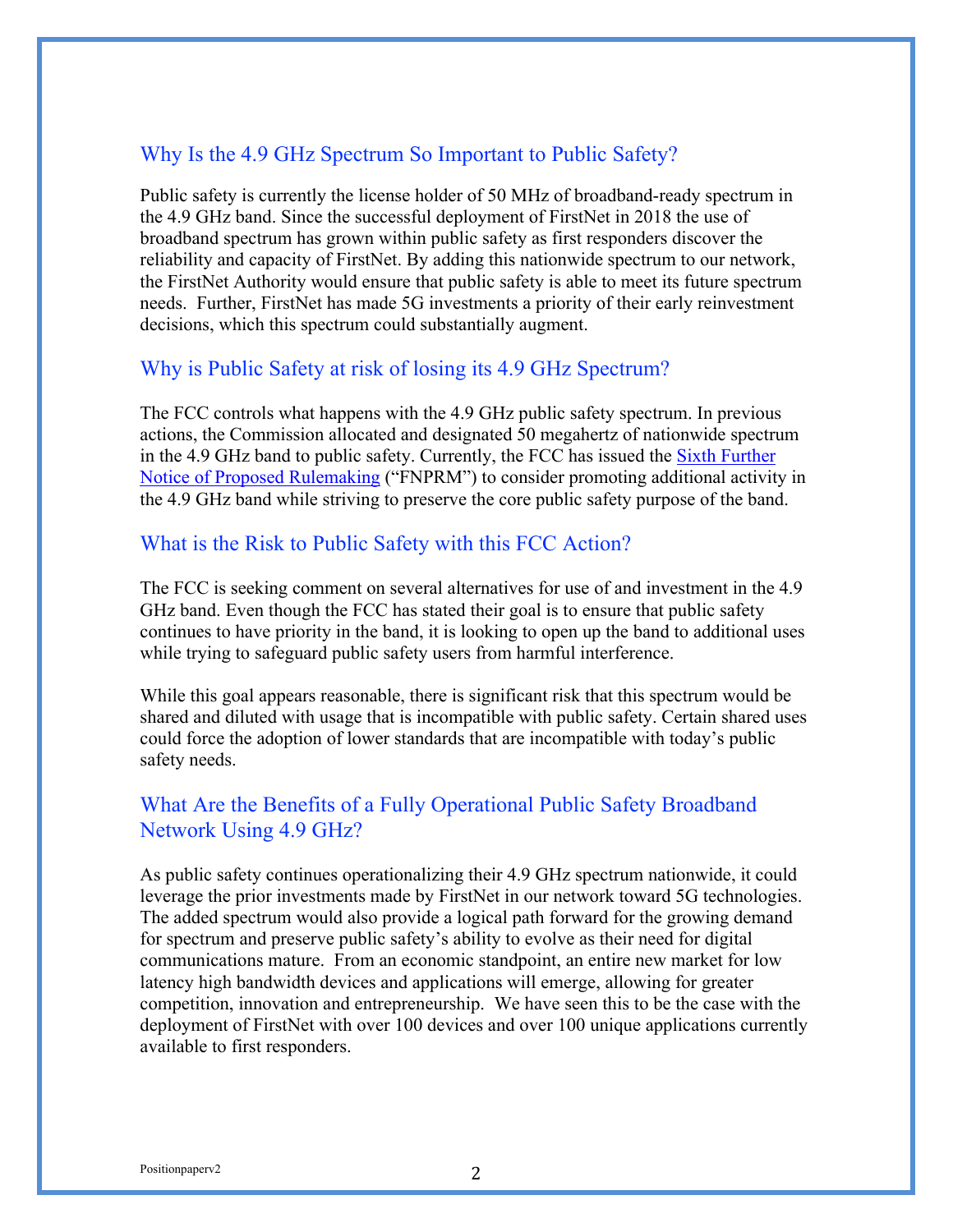# Public Safety Spectrum Alliance Guiding Principles.

- Protect and preserve 4.9 GHz nationwide spectrum for public safety use.
- Assign the 4.9 GHz spectrum to the FirstNet Authority on behalf of Public Safety.
- The FirstNet Authority would be required to develop a spectrum plan for the 50 MHz of public safety spectrum at 4.9 GHz. This plan would allow for the continued support and protection of existing public safety licensees while also allocating a portion of the spectrum for 5G technologies and potentially integrating it with the FirstNet - National Public Safety Broadband Network (NPSBN).

# Where Should I Go to Get More Information?

Go to www.thepssa.org to learn more. Your support is critical to America's first responders. Please support your first responders by supporting the reassignment of the 4.9 GHz block to the FirstNet Authority.

# Frequently Asked Questions:

Q - If the 4.9 spectrum is assigned to the FirstNet Authority, will it be handled like Band 14 in terms of both commercial and public safety use with Priority and Preemption for public safety?

A – The FirstNet Authority Board is comprised of public safety members and commercial experts and exists exclusively to represent public safety interests in governing their broadband network. As such, we have confidence that the FirstNet Authority will appropriately exercise its fiduciary to deploy the 4.9 spectrum to the benefit of public safety.

Q - What will happen to the approximate 3200 current licensees of the 4.9 spectrum?

A – The FirstNet Authority would be required to develop a spectrum plan for the 50 MHz of spectrum at 4.9 GHz that allows for the continued support for existing public safety licensees while also allocating a portion of the spectrum for 5G technologies potentially integrating it with the FirstNet NPSBN.

Q – What are the expectations of the FirstNet Authority if the 4.9 Public Safety Spectrum is assigned to FNA?